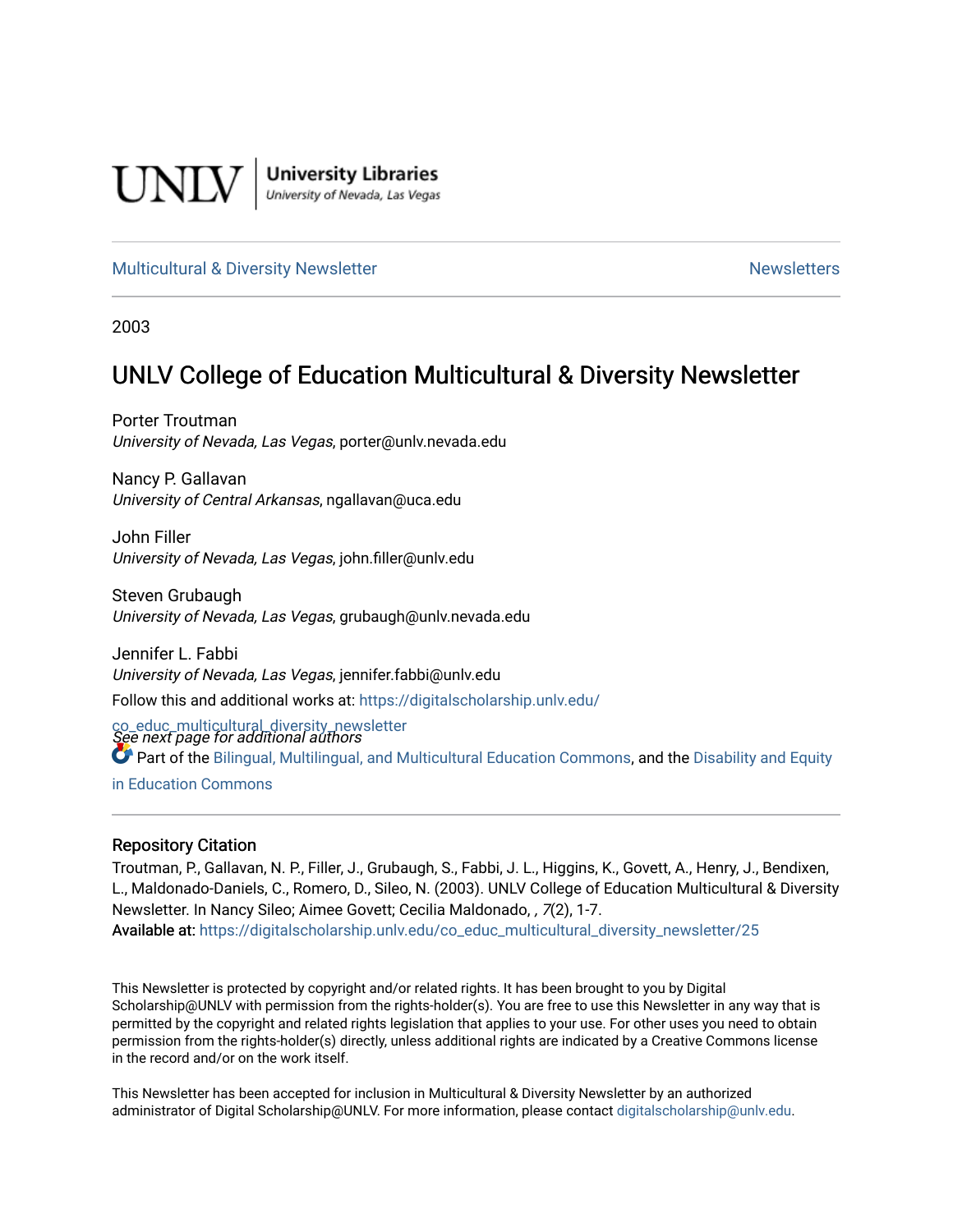# Authors

Porter Troutman, Nancy P. Gallavan, John Filler, Steven Grubaugh, Jennifer L. Fabbi, Kyle Higgins, Aimee Govett, Jean Henry, Lisa Bendixen, Cecilia Maldonado-Daniels, Deborah Romero, and Nancy Sileo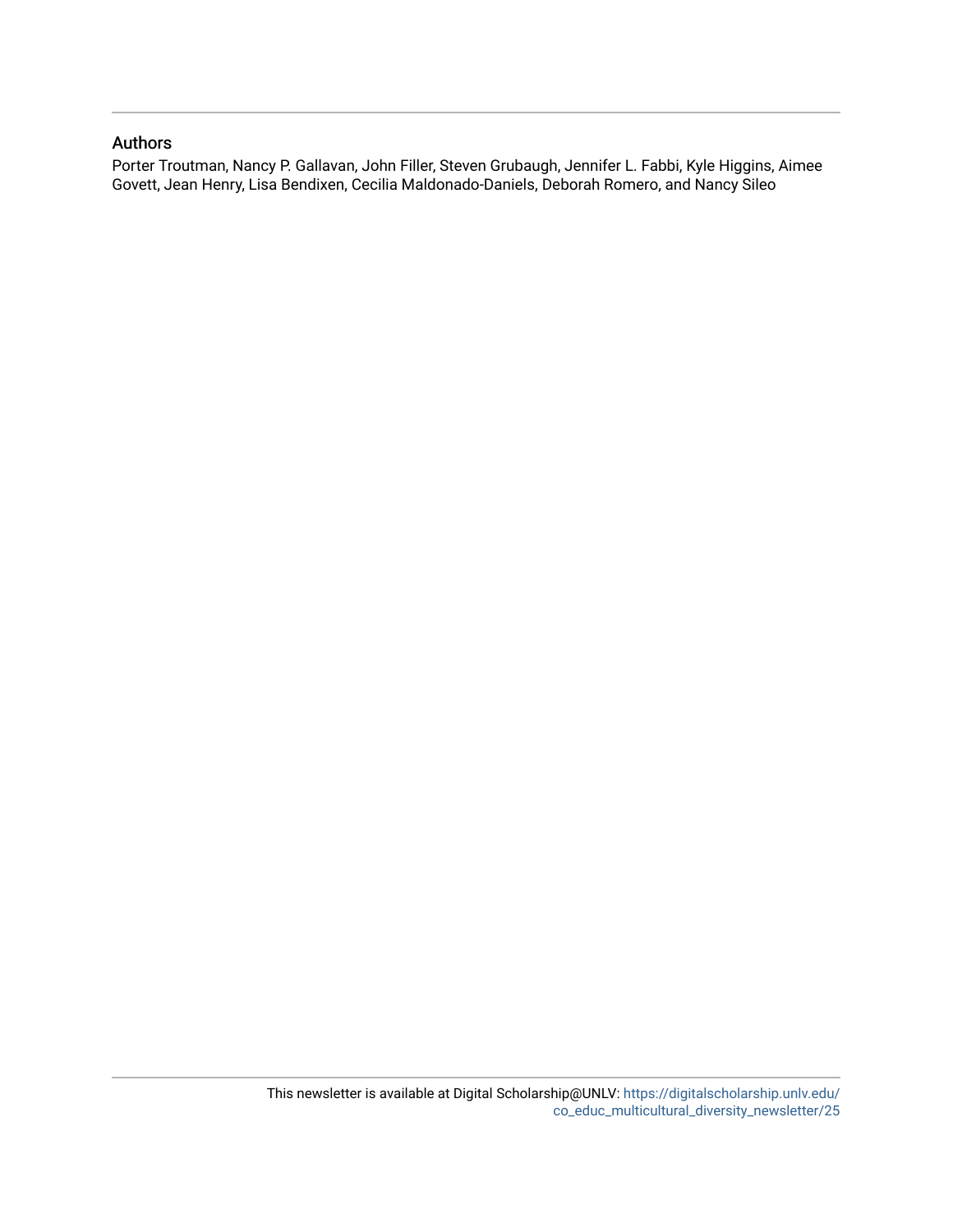

# **Multicultural & Diversity Newsletter**  Published by the Multicultural & Diversity Committee Volume 7, Issue Number 2, 2003

Members of the Multicultural & Diversity Committee:

Porter Troutman (Co-chair), Nancy Gallavan (Co-chair), John Filler, Steven Grubaugh, Jennifer Fabbi, Kyle Higgins, Aimee Govett, Jean Henry, Lisa Bendixen, Cecilia Maldonado, Deborah Romero, and Nancy Sileo

Nancy Sileo, Aimee Govett, & Cecilia Maldonado, Editors \*\*\* This newsletter is published twice a semester. The articles that appear in the newsletter are based on author interest and consist of both scholarly work and opinion pieces. For further information regarding submissions contact Nancy Sileo (sileo@unlv.edu),

Aimee Govett (govetta@unlv.edu), or Cecilia Maldonado (ceciliam@unlv.edu). \*\*\*

•

•



Page 1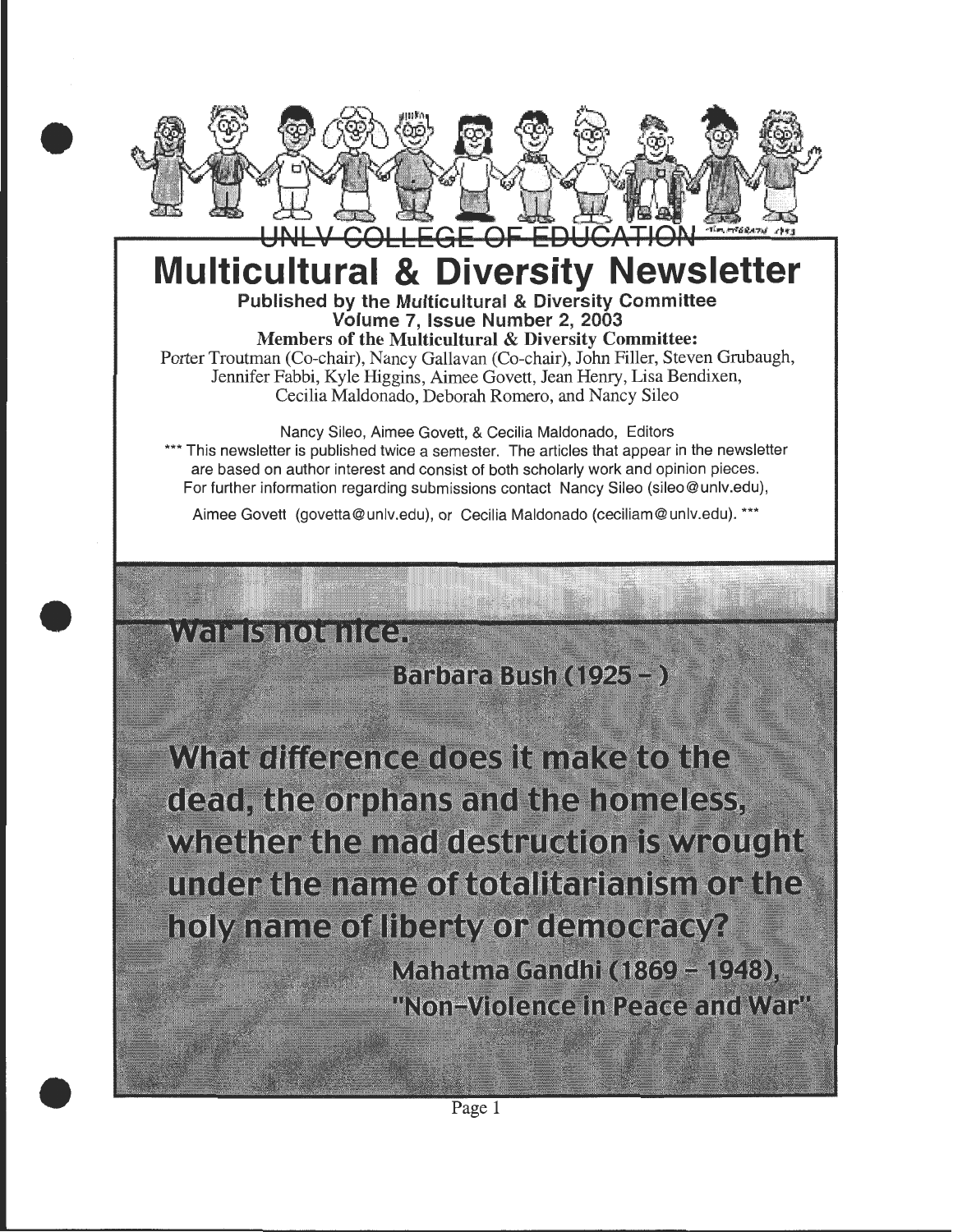# INVITED GUEST COLUMN

•

•

# FEATURED GUEST COLUMN

SECOND LANGUAGE LEARNERS: FINDING A VOICE by Steve McCafferty

CONNECTING BOOKS AND CULTURES: THE CORETTA SCOTT KING AWARDS by Cyndi Giorgis, Jennifer Fabbi, Steve Grubaugh and Frank Serafini

RACISM IS ALIVE AND WELL IN **SCHOOLS** by Porter Lee Troutman, Jr. and Nancy P. Gallavan

SCIENCE FOR ALL by Aimee Govett

VISITING BRITISH SCHOOLS by Cynthia Hernon and Aimee Lee Govett

# WARD AND JUNE CLEEVER ARE DEAD

by Kyle Higgins

The universe, which is not merely the stars and the moon and the planets, flowers, grass, and trees, but *other people,* has evolved no terms for your existence, has made no room for you....

James Baldwin

*The Fire Next Time* 

Politicians love problems---particularly

those that can be solved quickly and garner a few minutes on the evening news. The 20th century ended with those in power paying little attention to the problems of inner-city youth. It appears that the problems of urban life are too repetitive and enduring to elicit much response or empathy from policy makers.

For more than a century, public institutions---settlement houses to schools to social agencies---have been expected to take care of the problems of children/youth in the ghettos with little financial assistance from local, state, or federal governments. And, they have been unable to do so. This has left urban areas with continuing dangers represented by gangs, poverty, crime, teenage parenthood, drugs, HIV, and AIDS. Politicians and the general public blame schools, police, and families for not keeping urban children/youth 'in line.' Often this blame comes with no understanding of the facts or the environments in which these children/youth live.

The reality is that most people in the United States, unless they live in an inner-city, have absolutely no idea about inner-city life or survival. We believe that everyone has lives similar to our own---the reality we carry in our heads is diametrically opposed to the reality of inner-city life.

As we, in the College of Education, teach educators who will work in urban environments, many in high poverty and high stress areas, it behooves us to learn as much as possible concerning those environments. Ward and June Cleaver, who still exist in our realities, are dead....it is time to learn some facts of another reality .... and then remember,

" The more we know, the more we owe" (Rodriguez, p. 11, 1993).

1. Yearly in Los Angeles there are 237 homicides, 3,746 robberies, 5,621 burglaries, 675 sexual crimes, 3,374 felonious assaults, 6,044 drug crimes, and 2,412 weapon possession offenses committed by juveniles. True False

2. Of the 23,000 juvenile first-offenders arrested in Los Angeles yearly, 57% go on to have adult arrest records. True False

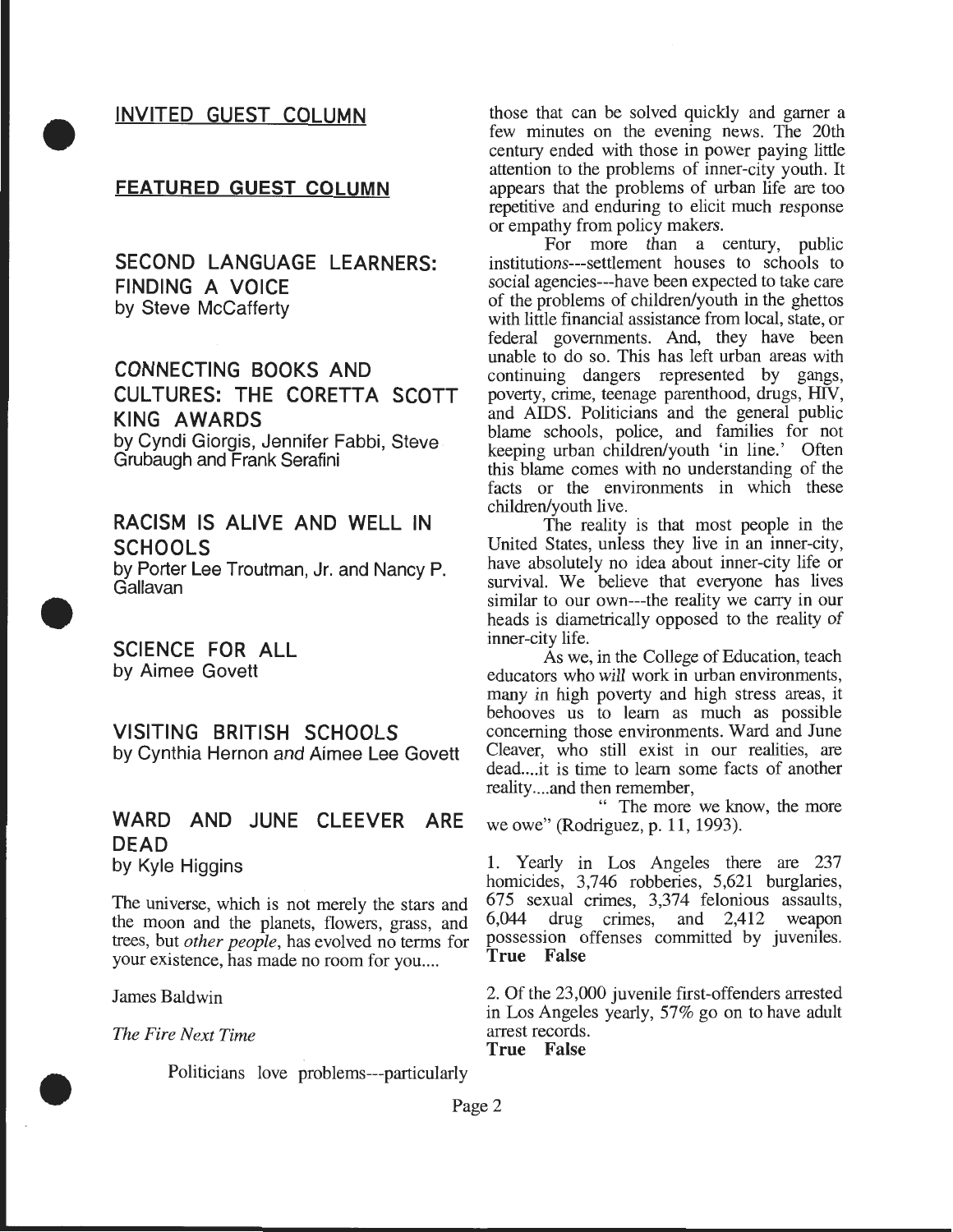3. There are two new trends in Juvenile Court, more girls are committing violent crimes and they tend to come from privileged and solid families.

# **True False**

•

•

•

4. The term juvenile delinquent is a legally mandated term.

**True False** 

5. In juvenile court, being an abused child is grounds for dismissal of a case. **True False** 

6. A typical juvenile court judge hears between 50 to 60 cases a day---the average time per case being between 4 and 5 minutes. **True False** 

7. In the United States today guns can be shipped with no more security than soap powder-- resulting in a high theft rate of guns shipped legally. **True False** 

8. In California, possession of a concealed gun back to the 1970s.<br>by a juvenile is a felony. True False by a juvenile is a felony. **True False** 

9. Juvenile court was first conceived at the tum of the century to stop the imprisonment and execution of children alongside adults. **True False** 

10. A revolutionary program for juvenile offenders places them in a school in which they work with children with autism and results in a low recidivism rate for the offenders. **True False** 

11. Research indicates that a child's ability to avoid criminal behavior is locked in by the age of 16.

**True False** 

12. In the United States, more money is spent per capita on prisons than on education. **True False** 

13. While juvenile crime overall has leveled off, juvenile violence and serious crimes are still 24. Since 1970, inflation has eroded the climbing and remain far higher than a decade purchasing power of the average welfare check

ago.

**True False** 

14. The prime crime years for juvenile offenders is between sixteen and nineteen.

**True False** 

15. Of the 250,000 gang members (900 different gang sets) in Los Angeles County, 60% will be dead or in prison by age twenty. **True False** 

16. In East L.A. and in inner-city Chicago (both areas with some of the nation's highest drop out rates), youth unemployment is around 75 percent.

**True False** 

17. A ten-year old in Humbolt Park can make \$80 to \$100 a day as a lookout for local drug dealers.

# **True False**

18. The oldest street gang in Los Angeles dates

19. Public interest in gangs began in the 1970s. **True False** 

20. C.Y.A is a new rap group that writes particularly violent lyrics. **True False** 

21. The true experts on gangs are the gang members themselves.

# **True False**

22. The average life expectancy of a member of a gang is nineteen years.

## **True False**

23. When President Clinton signed the "Personal Responsibility and Work Opportunity Reconciliation Act" (welfare reform) in 1996 he set adrift 13 million people, 8 million of which are children.

# **True False**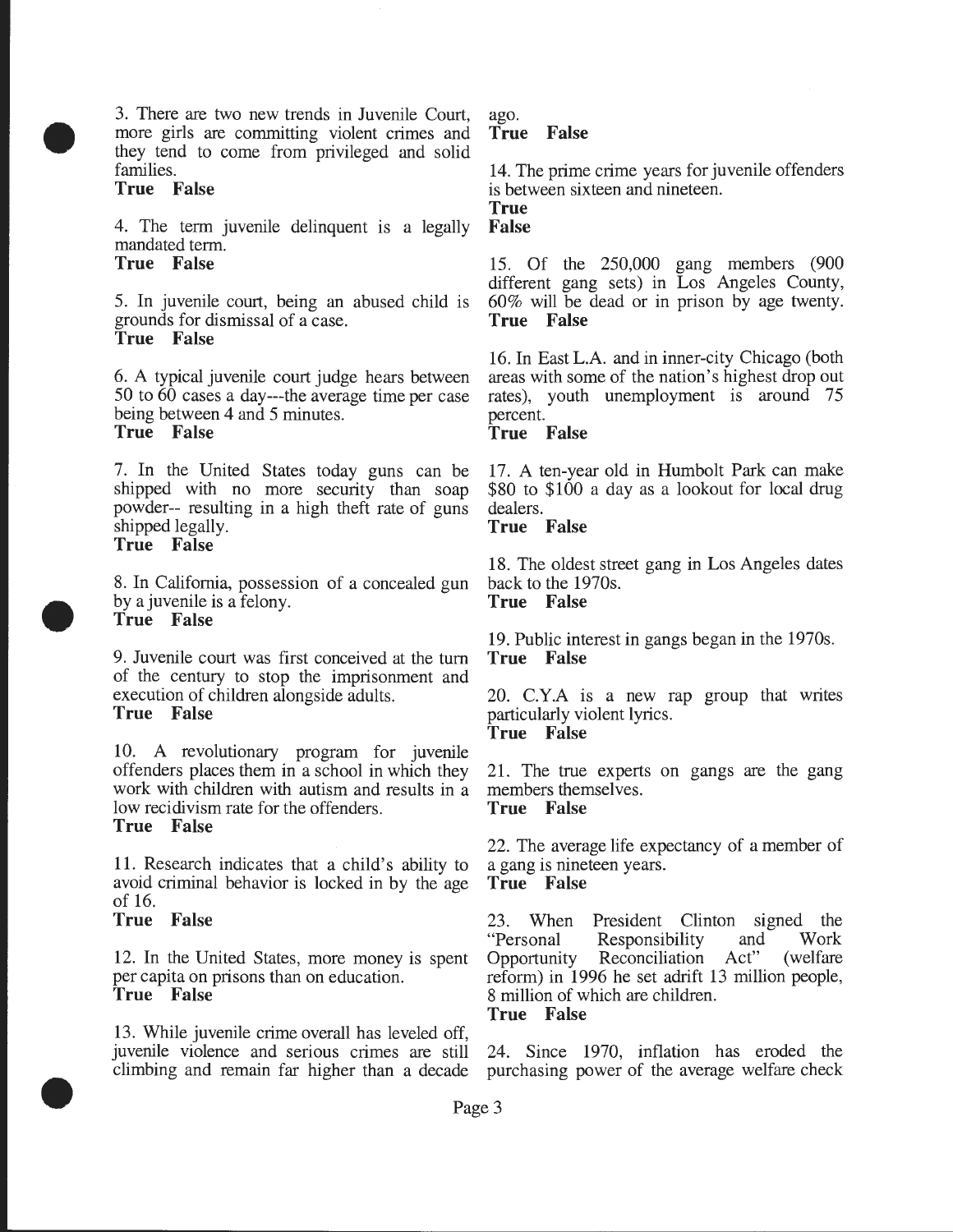by  $45\%$ .

•

•

•

**True False** 

25. The typical welfare recipient is white. **True False** 

26. The average number of children per welfare household is five.

**True False** 

27. The typical welfare Mother works on average 1.7 jobs with 44% holding two or more jobs.

**True False** 

28. The typical unwed Mother in the United States is an Anglo woman in her twenties. **True False** 

29. Welfare, as we know it today, began in 1934 with the Social Security Act. **True False** 

30. The prime cause of poverty in American families is the financial abandonment of children, mostly by absent fathers. **True False** 

31. The U.S. 'poverty line' was created in the early 1960s by Mollie Orshansky using data from 1955 and it has been the official measure of poverty ever since.

**True False** 

32. The United States 1s the only highly industrialized democracy in the world, except South Africa, that does not have universal health coverage.

## **True False**

33. Thirty-seven million Americans have no more than  $$14$ -<br>heath coverage. True. False heath coverage. **True False** 

34. It takes, on average nationwide, an hourly concentrated in the top 20% of wage earners. wage of \$8.89 to afford a one-bedroom **True False**  apartment. **True False** 

35. Almost 30% of the American workforce works for less than \$8.00 an hour. **True False** 

36. According to the U.S. Fair Labor Standards Act, employers are not required to pay "tipped employees" (e.g., restaurant servers), more than \$2.13 an hour in direct wages. **True False** 

37. Nearly 20% of all homeless people are employed in full-or part-time jobs. **True False** 

38. The number of persons holding two or more jobs in the United States is 7.8 million. **True False** 

39. In the United States, maids, private household workers, and servants earn a median income of \$400 a week.

# **True False**

40. Due to the steady decline in the number of affordable apartments nationwide, more and more people living in poverty live in motels. **True False** 

41. Rent must be less than 30% of one's monthly income to be considered affordable, however in the United States people living in poverty spend more than 50% of their monthly income on rent.

## **True False**

42. The Economic Policy Institute recently reviewed dozens of studies of what constitutes at "living wage" in the United States and came up with an average figure of \$30,000 a year for a family of one adult and two children.

## **True False**

43. Sixty percent of American workers earn more than \$14.00 an hour.

44. Political power in the United States 1s

45. Across the United States, food banks report a 72% increase in the demand for food, homeless shelters are running at full capacity (and turning people away), the number of families living in extreme poverty (defined as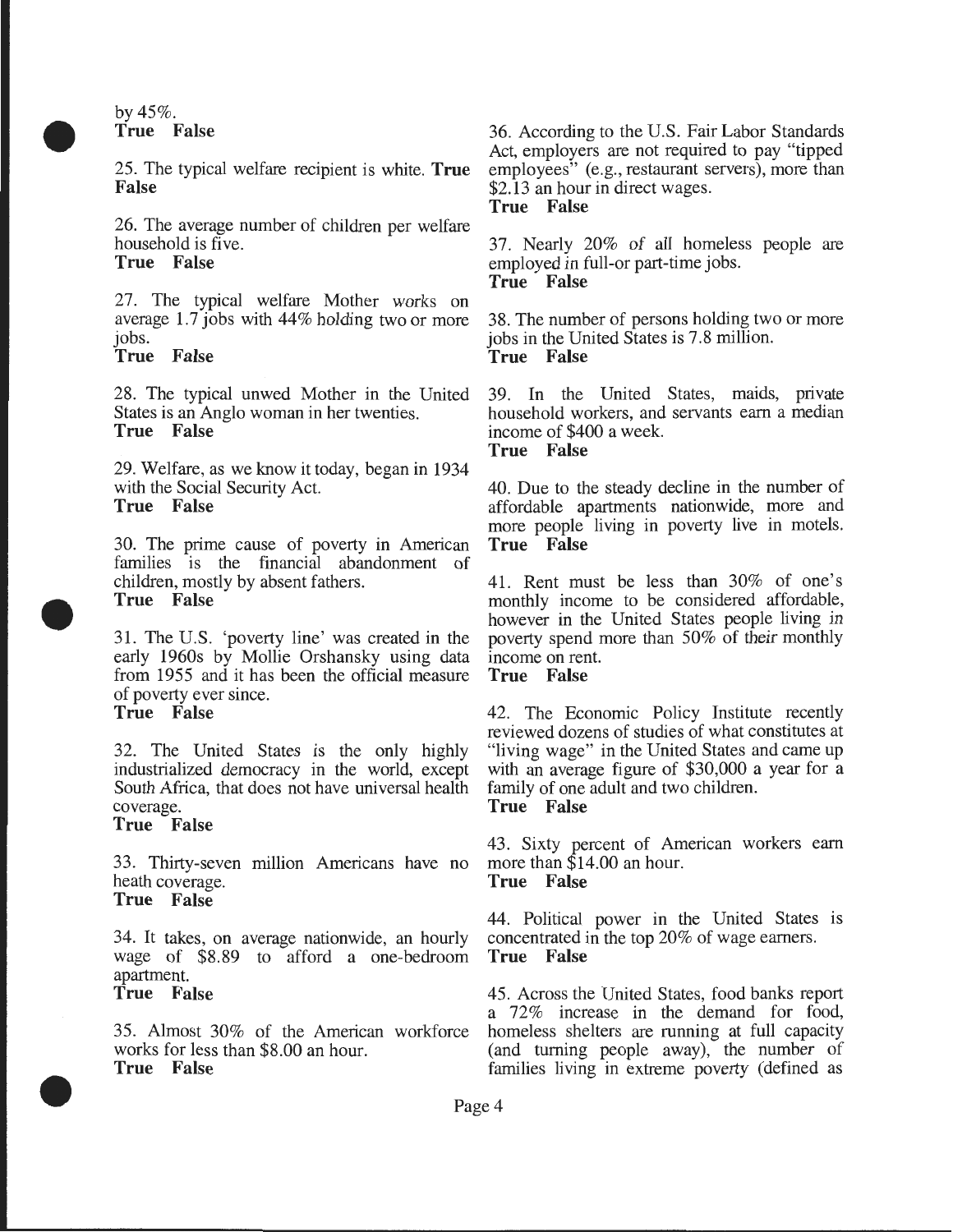less than 50% of the federal poverty line) has tripled, 67% of people requesting food from food banks have jobs, 24,000 people with HIV or AIDS are homeless, and the violence in the inner- cities continues. True False

#### Answers

•

•

•

1. True; 2. False (57% never commit another crime, 27% get arrested one or two more times and end their criminal careers, 16% become chronic offenders; 3. True; 4. True; 5. False; 6. True; 7. True; 8. False (Possession of switchblades, daggers, brass knuckles are felonies. Possession of a gun is a misdemeanor because the California legislature has refused to buck the gun lobby. Guns are the weapon of choice in juvenile homicides and assaults.); 9. True; 10. True (The Rosewood School's special program confers profound responsibilities on youth unaccustomed to being trusted to do anything. They are responsible for feeding, bathing, and working with children with autism and children who are in wheelchairs.); 11. False (A child's ability to avoid criminal behavior is locked in by the age of six, nine at the latest, making the crucial turning point third grade.); 12. True; 13. True; 14. True; 15. True (Statistics provided by the Los Angeles Police Department and the Los Angeles Unified School Police Department).; **16.** True; **17.** True; 18. False (The oldest street gang dates back to the 1930s and was Mexican American. It was the cholo homeboy who first walked the walk and talked the talk (Bing, 1993). It was the Mexican American pachuco who initiated the emblematic tattoos, the hand signs, and the writing of legends on walls.); 19. False (Recent public interest in gangs began in 1998-1989 when members of opposing sets faced off outside a theater in Westwood, CA and a young woman waiting in line to see a movie was shot in the head. It took the violence moving out of the ghetto to get public attention---when, in reality, the violence has been in the ghetto for years.); 20. False (C.Y.A. is the California Youth Authority--not a camp,but a juvenile prison with a school attached. Every boy assigned to C.Y.A. is given, by the judge who hers his case, a number of points he must earn before be can be released. A kid can need as many as 9,000 or as few as 4,000.); 21. True; 22. True; 23. True;

24. True (In 1970, the average monthly welfare check was \$676 in 1993 dollars. By 1993, it had shrunk to \$373. Even a family receiving maximum benefits earns just 42% of the federal poverty line. The typical family of three receiving welfare and food stamps averages \$8,000 a year---well below the poverty line.); 25. True (38.3% are Anglo, 36.6% are African American, 18.5% are Hispanic American); 26. False (The average number per household is 1.9 children.); 27. True; 28. True; 29. True; 30. True (According to the U.S. Census, only half of the divorced women entitled to child support actually receive full payment. One-quarter get sporadic or partial payments; one-quarter get nothing. And, nearly 3 million women request child support, but never receive a court-ordered award.); 31. True (The poverty line has been updated to compensate for monetary inflation, but the basic formula has not changed, even thought the proportion of income American families spend on basics has changed radically.); 32. True; 33. True; 34. True (According to the National Coalition of the Homeless, the odds against a typical welfare recipient landing a job at this wage are 97 to 1.); 35. True (The poorest 10% of American workers earn \$6.05 an hour and low wage earners earn \$7.35 an hour).; **36.** True; **37.** True; 38. True (About two-thirds work one job full-time and the other part-time. Only a heroic 4% of men and 2% of women work tow fulltime jobs simultaneously.); 39. False (They earn a median income of \$223 a week.); 40. True; 41. True (A recent national survey reported that the majority of the families living in poverty indicated problems paying rent and utility bills.); 42. True (This amounts to a wage of at least \$14 an hour.); 43. False (About  $60\%$ ) earn less than \$14.00 an hour.); 44. True (James Fallow in "The Invisible Poor" *(New York Times Magazine,* March 19, 2000) says that this 20% of the population suffers from the blindness of the affluent. They do not share space or services with those who live in poverty- -out of sight, out of mind. This generates a conspiracy of silence on the subject of poverty and the people who live in it. 45. True.

# THE LITTLEST VICTIMS OF POOR QUALITY CHILDCARE by Nancy M. Sileo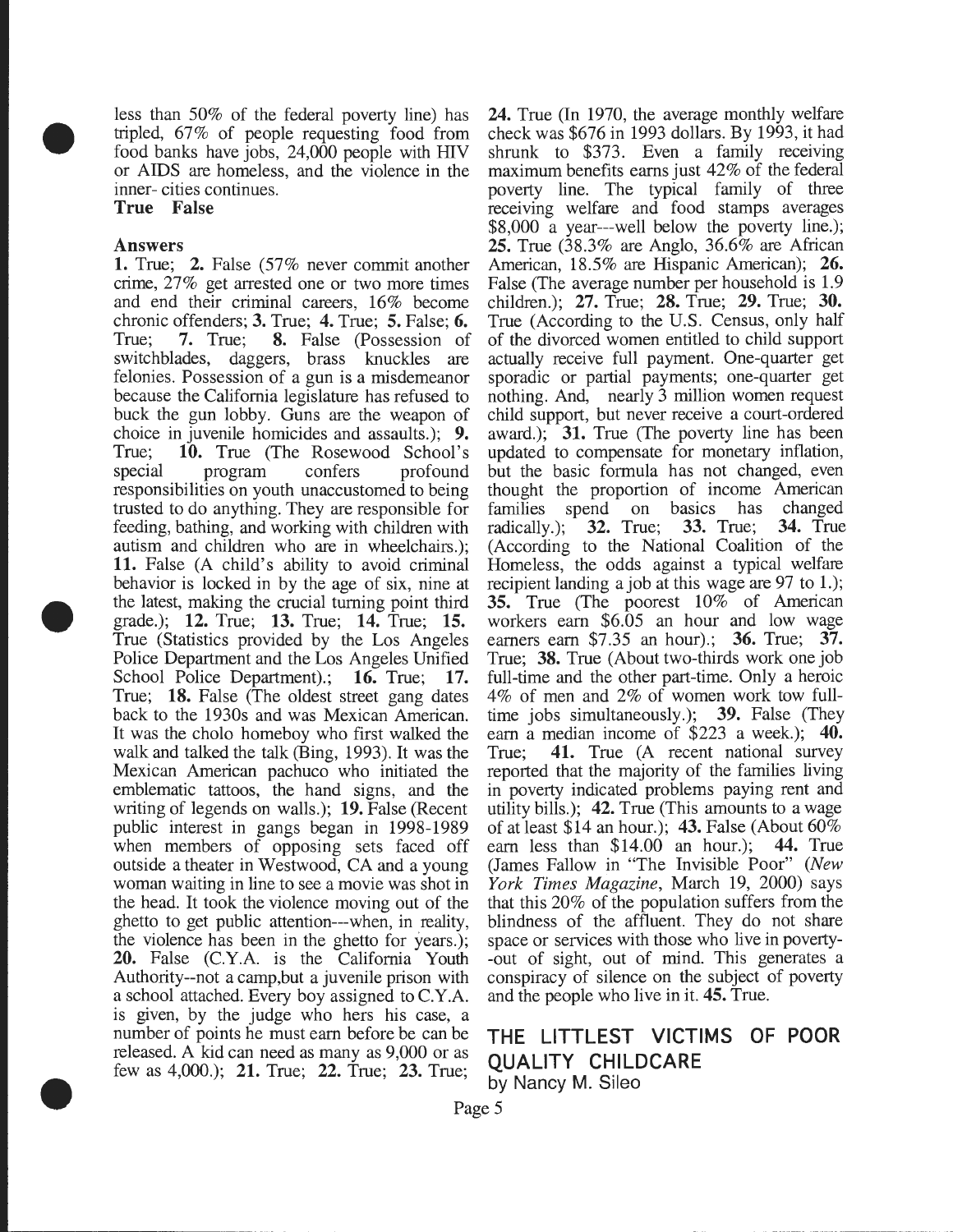In the wake of welfare reform, many low-income families have entered the workforce and are challenged by the need to arrange, pay for, and sustain quality childcare for their young children. Infant and toddler childcare is particularly scare in most low-income communities and is very expensive. Even with the increased availability of childcare subsidies, many low-income families face difficulties paying for care. Further, although the quality of childcare can be a critical influence on the well being of infants and toddlers, finding good quality infant and toddler childcare that can be especially challenging for low-income families.

•

•

•

## Poverty and the Working Poor in Nevada

Clark County qualifies as a high-need community based on part (b) of the statutory definition of a high-need community: "a political subdivision of a State that is among the 10 percent of political subdivisions of the State having the greatest numbers of those children." (Section  $2151(e)(9)(B)$  of the ESEA.). Over seventy percent (79,947) of children living in poverty in Nevada, live in Clark County (2001 Nevada KIDS COUNT DATA BOOK, 2001; CCSD, Title I Statistics, 2002). Based on the statutory definition, "'low-income family' means a family with an income below the poverty line for the most recent fiscal year for which satisfactory data are available." (Section  $2151(e)(9)(C)$  of the ESEA.) Thirty-seven percent of Nevada's children under the age of 18 are classified as low-income (2001 Nevada KIDS COUNT DATA BOOK, 2001).

## Barriers to Quality Childcare

Low-income families with infants and toddlers face significant childcare challenges. The Zero to Three Organization (Zero to Three, 2002) identified seven barriers to finding and maintaining good-quality childcare. These barriers include:

> • The supply of infant-toddler care is insufficient. Many parents face long waiting lists because few infant-toddler slots are available. Regulated infanttoddler care-which is more likely to be of high quality-is especially scare in low-income neighborhoods. It is also

scare for families who need part-time care and families who need care during nontraditional work hours, as well as for infants and toddlers with special needs and those who are sick.

- Most infant-toddler care is not of good quality. Research has shown that a large proportion of childcare for infants and toddlers is not of good quality. Lowincome families in particular may have limited choices in childcare providers because of the cost or location constraints. As a result they tend to rely on poorer-quality childcare arrangements.
- Infant-toddler care is expensive. The high cost of this type of care affects lowincome families disproportionately. They often pay a higher proportion of their income for childcare than higherincome families. Many low-income families without state and federal childcare subsidies cannot afford to pay for regulated childcare.
- Accessing and maintaining state and federal childcare subsidies are difficulty. Funding for state childcare subsidies is insufficient to serve all eligible families. As a result states prioritize families to determine which ones will receive assistance.
- Information about the availability and quality of infant -toddler care is lacking. State face constraints in providing adequate consumer information to parents, and low-income families who are not linked to the welfare system may find access to information especially difficult. Families lack adequate information about the availability and quality of specific childcare arrangements. Further, language barriers prevent some families from accessing consumer information.
- Transportation to childcare can be difficult to arrange, because infanttoddler childcare is in especially short supply in neighborhoods where low-